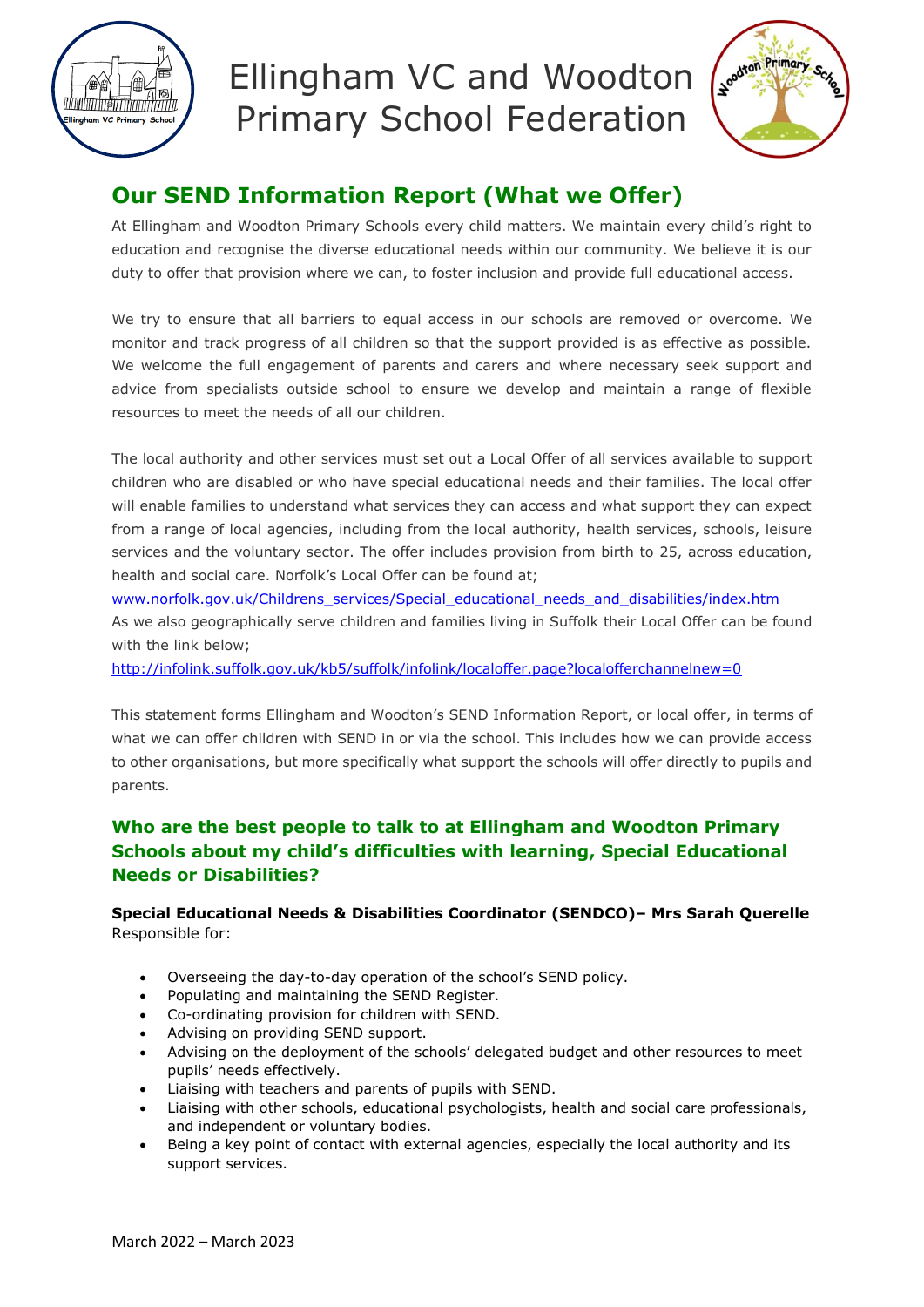- Liaising with potential next providers of education to ensure a pupil and their parents are informed about options and a smooth transition is planned.
- Working with the Headteacher and the schools governors to ensure that the school meets its responsibilities under the Equality Act (2010) with regard to reasonable adjustments and access arrangements.
- Ensuring that the school keeps the records of all pupils with SEND up to date.

### **Class Teachers**

Responsible for:

- Checking on the progress of your child and identifying, planning and delivering any additional help your child may need (this could be things like targeted work, additional support) and informing the SENDCO as necessary.
- Writing Individual Education Plans (IEPs) based upon each child's specific needs and development, and sharing and reviewing these with parents at least once each term and planning for the next term.
- Ensuring that all staff working with your child in school are helped to deliver the planned work/programme for your child, so they can achieve the best possible progress. This may involve the use of additional adults, outside specialist help and specially planned work and resources.
- Ensuring that the school's SEND Policy is followed in their classroom and for all the pupils they teach with any SEND.
- Involving their pupils in the development of their education through child friendly and child centred discussions.

### **The Headteacher – Miss Dawn Read**

Responsible for:

- The day to day management of all aspects of the school, this includes the support for children with SEND.
- She will give responsibility to the SENDCO and class teachers but is still responsible for ensuring that your child's needs are met.
- She must make sure that the Education Advisory Body is kept up to date about any issues in the school relating to SEND.

### **SEND Governor – Mrs Jane Paul**

Responsible for:

• Making sure that the necessary support is made for any child who attends the school who has SEND.

#### **What are the different types of support available for children with SEND at Ellingham and Woodton?**

We recognise that Special Educational Needs can impact on children in varying ways and have numerous forms. We currently provide additional and/or different provision for a range of needs, including:

- Communication and interaction, for example, autistic spectrum disorder, speech and language difficulties
- Cognition and learning, for example, dyslexia, dyspraxia, dyscalculia
- Social, emotional and mental health difficulties, for example, attention deficit hyperactivity disorder (ADHD),
- Sensory and/or physical needs, for example, visual impairments, hearing impairments, processing difficulties, epilepsy
- Moderate/severe and multiple learning difficulties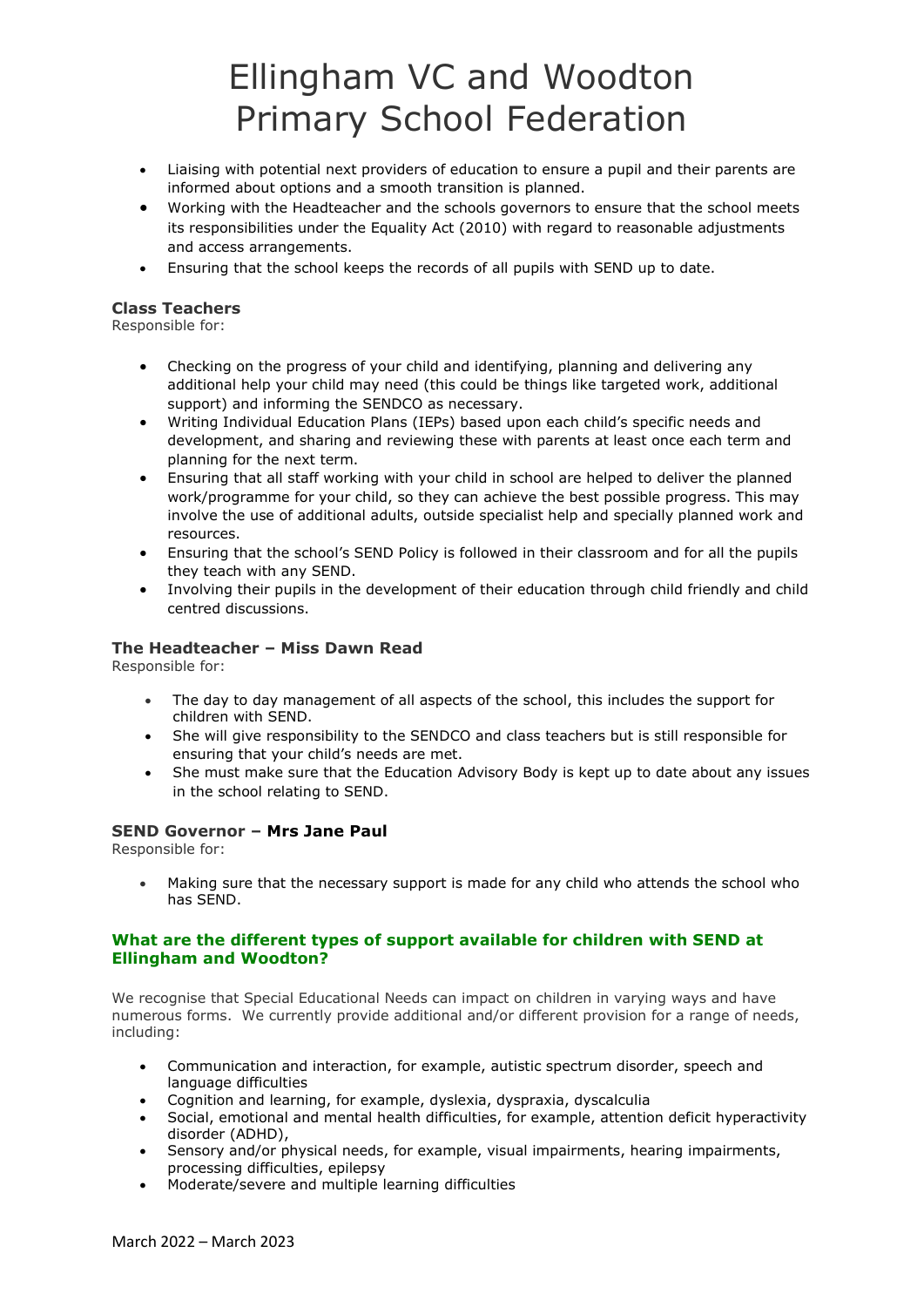#### **We support children in a variety of ways including:**

• **Class teacher input via excellent targeted classroom teaching also known as Quality First Teaching.**

For your child this would mean:

- $\circ$  That the teacher has the highest possible expectations for your child and all pupils in their class.
- $\circ$  That all teaching is based on building on what your child already knows, can do and can understand.
- o Different ways of teaching are in place so that your child is fully involved in learning in class. This may involve making their learning more accessible through practical activities.
- $\circ$  Specific strategies (which may be suggested by the SENDCO or outside staff) are in place to support your child to learn.
- o Your child's teacher will have carefully checked on your child's progress and will have decided that your child has gaps in their understanding/learning and needs some extra support to help them make the best possible progress.

All children in school access this as a part of excellent classroom practice.

**If your child is identified by their class teacher or the SENDCO (or you may have raised concerns) as needing some extra support they may suggest that your child receive some additional support in school. This type of support is available for children with specific barriers to learning or knowledge gaps that cannot be overcome through Quality First Teaching.** 

This could be in the form of Specific group work within a smaller group of children. These Intervention groups, may be:

- Run in the classroom or in an alternate, more suitable room.
- Run by a teacher or a Teaching Assistant who has had training to run these groups.
- Group support in the classroom run by a trained Teaching Assistant.
- Individual adult support in the classroom to help your child to access the curriculum alongside their peers.
- A targeted programme delivered to your child in a 1:1 or small group situation outside the classroom by a Teaching Assistant if required.

#### **If your child is identified by the SENDCO as needing some extra specialist support from an external professional they could receive specialist group or 1:1 support from the following:**

- Speech and Language Therapy Service,
- Dyslexia Outreach Service,
- Children and Young People's Health Services,
- Occupational Therapy,
- Outreach from A Specialist Resources Base Support Teacher,
- An individual programme of support lead by an Educational Psychologist or Specialist Learning Support Teacher.
- Support through Point 1 or Child and Adolescent Mental Health Services.

This would mean you will be asked to give your permission for the school to refer your child to a specialist professional. This will help the school and yourself better understand your child's particular needs and be able to support them more effectively in school and at home.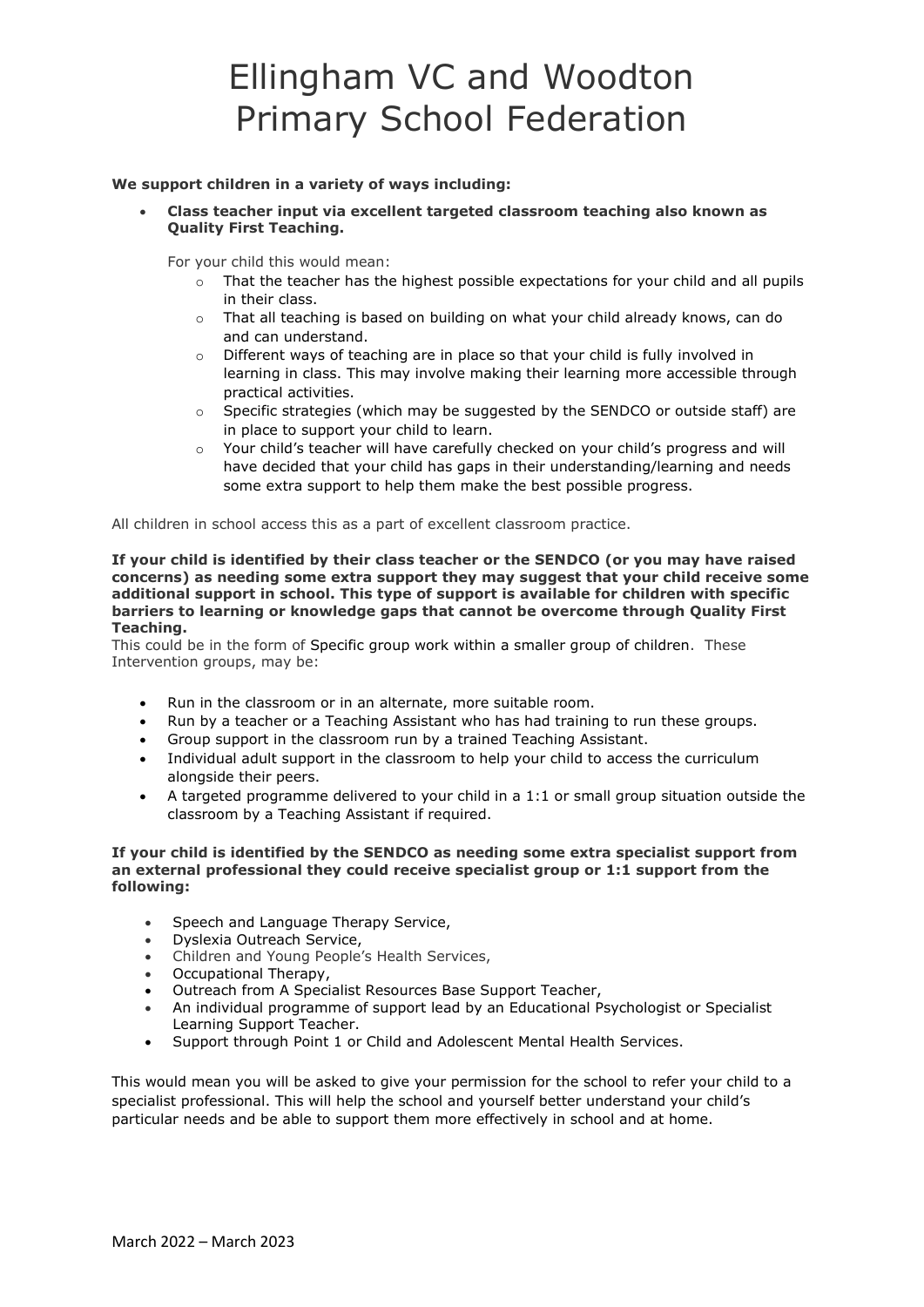The specialist professional will work with your child to understand their needs and make recommendations, which may include:

- Making changes to the way your child is supported in class e.g. some individual support or changing some aspects of teaching to support them better.
- Support to set different targets which will include their specific expertise.
- A group run by school staff under the guidance of the outside professional e.g. a social skills group.
- Making recommendations to help you support your child at home.

## **Specified Individual support**

This is usually provided via an Education, Health and Care Plan (EHCP). This means that despite the school taking relevant and purposeful action to identify, assess and meet the Special Educational Needs of your child they have not made expected progress and need a particularly high level of individual support which cannot be provided from the budget available to the school.

- The school (or yourself) can request that the Local Authority carry out a statutory assessment of your child's needs. This is a legal process which sets out the amount of support that will be provided for your child.
- After the school have sent in the request to the Local Authority (with a lot of information about your child, including some from you), they will decide whether they think your child's needs seem complex enough to require a statutory assessment.
- If this is the case they will ask you and all professionals involved with your child to write a report outlining your child's needs. If they do not think your child needs this, they will ask the school to continue with the support currently being provided.

After the reports have all been sent in, the Local Authority will decide if your child's needs are severe, complex or lifelong and that they may require specialist help or more support in school to make good progress. If this is the case they will write an Education, Health and Care Plan (EHCP). The EHCP will outline your child's needs, the provision they require and the outcomes sought for your child.

# **How does the school know if my child has Special Educational Needs?**

- At Ellingham and Woodton children are continually assessed, teachers observe the children in their class in different situations, they talk and listen to them and assess their written work.
- If a class teacher has a concern about a child's lack of progress or low attainment then they will speak to the SENDCO and inform parents at the first opportunity to alert them to concerns and enlist their active help and participation.
- A parent might have shared their own concerns with their child's class teacher or the SENDCO.
- Initial identification may also be made as a result of information or expressions of concern from other professionals e.g. a social worker, school nurse, PSA.
- For particular children, more in depth assessments may be required. Some of these can be carried out by our SENDCO and sometimes we ask external agencies to carry these out. Whatever the difficulty, more can be done for children if help is sought earlier rather than later in their school careers.

### **What should you do if you think your child has Special Educational Needs?**

Talk to your child's teacher in the first instance and then seek the support of the SENDCO. Your concerns will always be taken seriously, as your views are very important to us.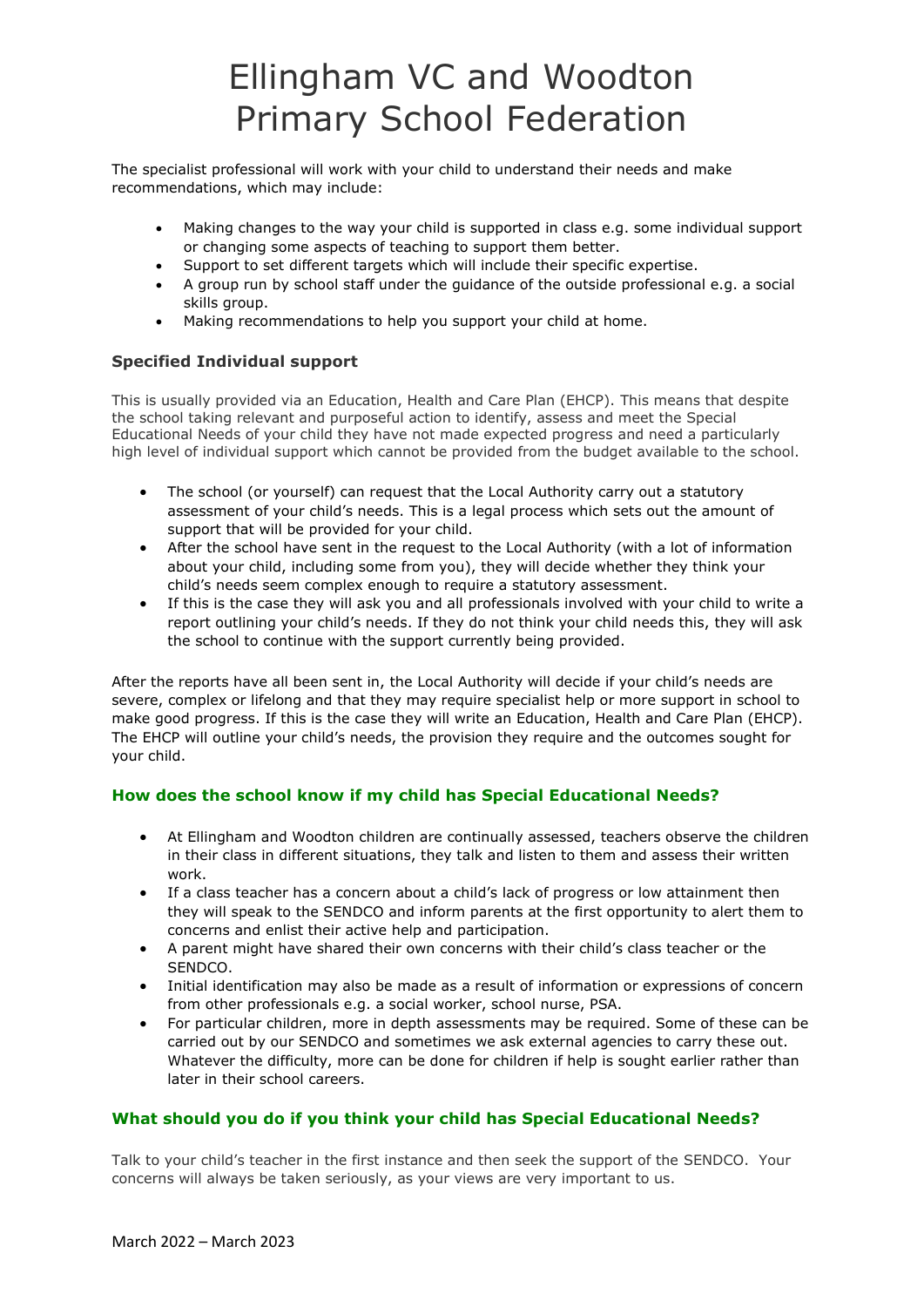### **How will we support your child to access the curriculum?**

- Class teachers and Teaching Assistants know the profile of their class and the requirements of individuals so learning activities are planned to match children's learning needs.
- The environment is stimulating and supportive. Learning Walls and interactive displays provide prompts and reminders to encourage children to learn and achieve independently.
- Each class has a teacher and a teaching assistant.
- Classes are well resourced and for children with additional needs, we will do our utmost to organise specialised equipment.
- All staff have access to training, advice and resources to enable them to contribute to developing fully inclusive practice.

### **How will we measure the progress of your child in school?**

- Your child's progress is continually monitored by their class teacher.
- Their progress is reviewed termly and discussed formally with Senior Leaders in Pupil Progress Meetings every term.
- Children on the SEND Register have Individual Targets which are reviewed in partnership with the children and their parents, every term and the plan for the next term made.
- The progress of children with an Education Health and Care Plan (EHCP) is formally reviewed at an Annual Review with all adults involved with the child's education and a Local Authority representative.
- The SENDCO monitors the progress of all children with SEND and checks that the support and interventions they are receiving are proving effective.

### **How do Ellingham and Woodton Primary Schools work in partnership with parents?**

- We firmly believe that children's learning is helped through parents, carers and the school working together to ensure that each child receives the encouragement and support needed to develop his/her potential.
- Our open door policy encourages partnership working with parents and carers.
- We listen to what parents and carers tell us about their children and use that information to make sure everyone who works with a child understands their needs.
- If your child is identified as not making the appropriate progress the school will set up a meeting to discuss this with you in more detail, to listen to any concerns you may have and plan any additional support your child may receive.

The school keeps parents of children with SEND fully informed and involved by:

- o Ensuring that parents with children on the SEND Register are aware of this and that they know what this means.
- o Ensure that parents are aware of the support that is available for their children.
- $\circ$  Give parents opportunities to discuss with staff, their experiences of their child at home.
- o Provide information on SEND procedures and processes.
- o Provide opportunities for parents to feed into the target setting process.
- $\circ$  Ensure that the review process seeks and takes account of the parent and pupils views.
- $\circ$  We will seek parental consent for external provision (as required) from outside agencies.
- o Ensure that parents are clear on whether their child is making progress.
- o Providing information on local and national support services on our Website.